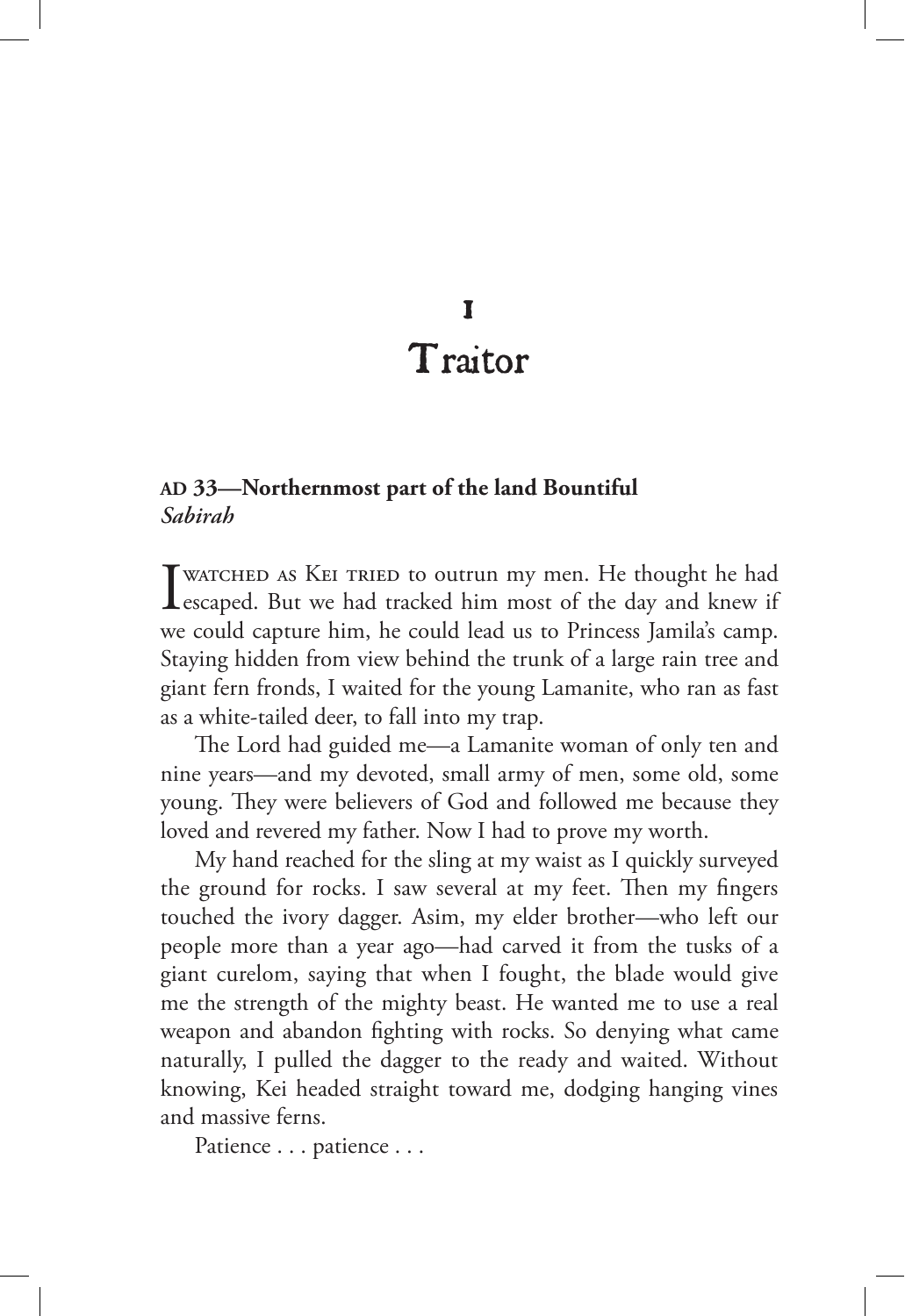And then he was in front of me. No time to think, only time to attack. I leaped onto his back, catching a firm hold on his shoulder. He grabbed my hand—as I tried to place the white tip of my dagger to his throat—and flipped me to the ground. I landed hard on my back.

"Sabirah?" Leaning over, Kei reached to take my weapon. I kicked him in the head, making him reel backward. As I rolled over, I noticed he had recovered and had already pulled a knife from his leg strap.

"Kei, why have you betrayed your people?" I had to know his reason, but he didn't answer.

With his eyes locked on mine, I knew he thought his only threat was my knife. Good. I would let him think so. I hid a rock in the palm of my hand without him noticing. Then quickly scrambling to my feet, I threw my dagger at him as he expected.

The handle hit his body instead of the blade and fell worthless to the ground. He cackled, thinking I'd failed. With deliberate purpose, I threw the stone and hit him between the eyes. He stumbled backward and dropped to the ground unconscious.

Recovering my dagger, I knelt beside him, waiting for him to awaken. As his eyes opened, I placed my knife to his throat and said, "I know of your treason."

He didn't dare fight. One move and I would stab the life vein in his neck. He stared at me with hatred in his gaze. I pressed hard on the blade. "Why did you join Princess Jamila's people?"

Realizing he was trapped, yet not wanting to admit defeat, he said, "I give no credence to a god I cannot see, nor do I fear him." He stared at me with loathing in his eyes.

His answer caught me off guard more than the flip move he had used earlier that had brought me to the ground. Kei had been a devoted follower of my father. And though Father had been gone many years, how could Kei so easily forget his teachings? Sorrow filled my heart, though I would not show weakness, not to him . . . or to my men, who had now come to stand in a circle around us. Despite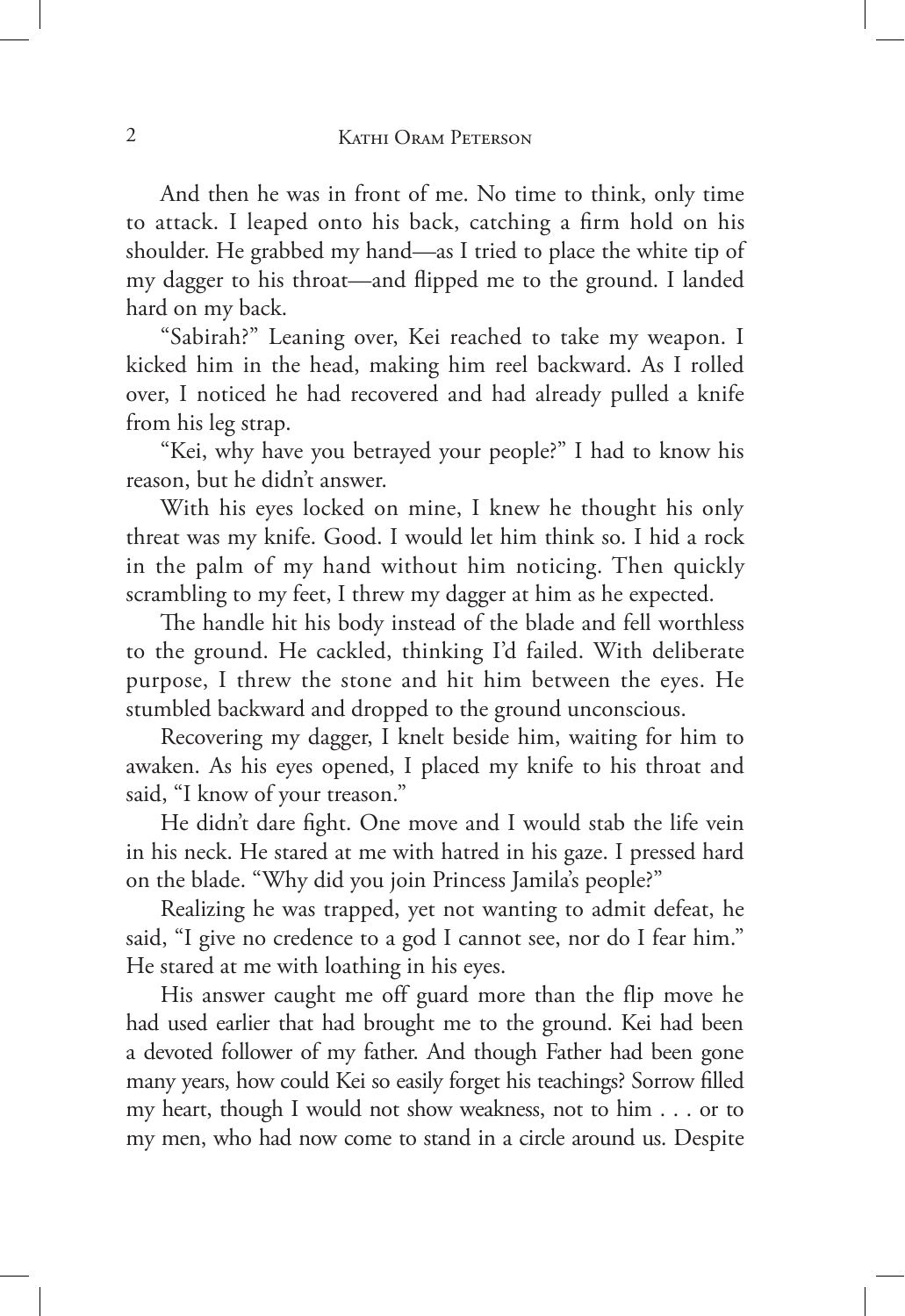my concern about Kei's treachery, I had to learn all I could about Princess Jamila and why she was here. "What do you know of Jamila's mission?" I asked.

Kei said nothing at first. I threatened him by pressing the dagger's blade along his throat. With eyes wide and fearful, he said, "She searches for more followers of her father."

Rage tore at my chest. How dare King Jacob, the wicked Nephite ruler of Jacobugath, send his daughter into our lands? Worry filled my heart for my people. All at once, Kei grasped the talisman hanging from my neck, and I panicked. He knew how special the token was. My father had carved the small wing-spread eagle from jade with his own hands. Kei's spite for me must run deep; there was no other explanation for why he would risk losing his arm and maybe his life by daring to take it.

My men stood breathlessly, still waiting to see what I would do. With serpentlike reflexes, I grabbed his wrist with my free hand, twisted his arm, and broke the hold he had on my necklace.

Disgusted with his pathetic attempt and betrayal, I stood and motioned for my men to bind him. Mahir, my second, quickly took charge.

Kissing the flying-eagle talisman, I let it rest again on my chest. Though my father was but a memory, the eagle kept him close to my heart. I sheathed the dagger and nervously rubbed the band tied about my middle as I straightened the ragged doe-skin tunic that hung to my knees. The nagging fear that both my father and brother had been captured by King Jacob haunted me. But why else would the king so brazenly send his only daughter to seek supporters for his cause? How arrogant and pompous the king had become to think she was not in danger.

She was!

What I had planned would surprise not only the king but also the princess, though I had to be patient. When I was a little girl, my father told me I would be tested while in my youth and that through my trials I must remain as strong as an ocean wind while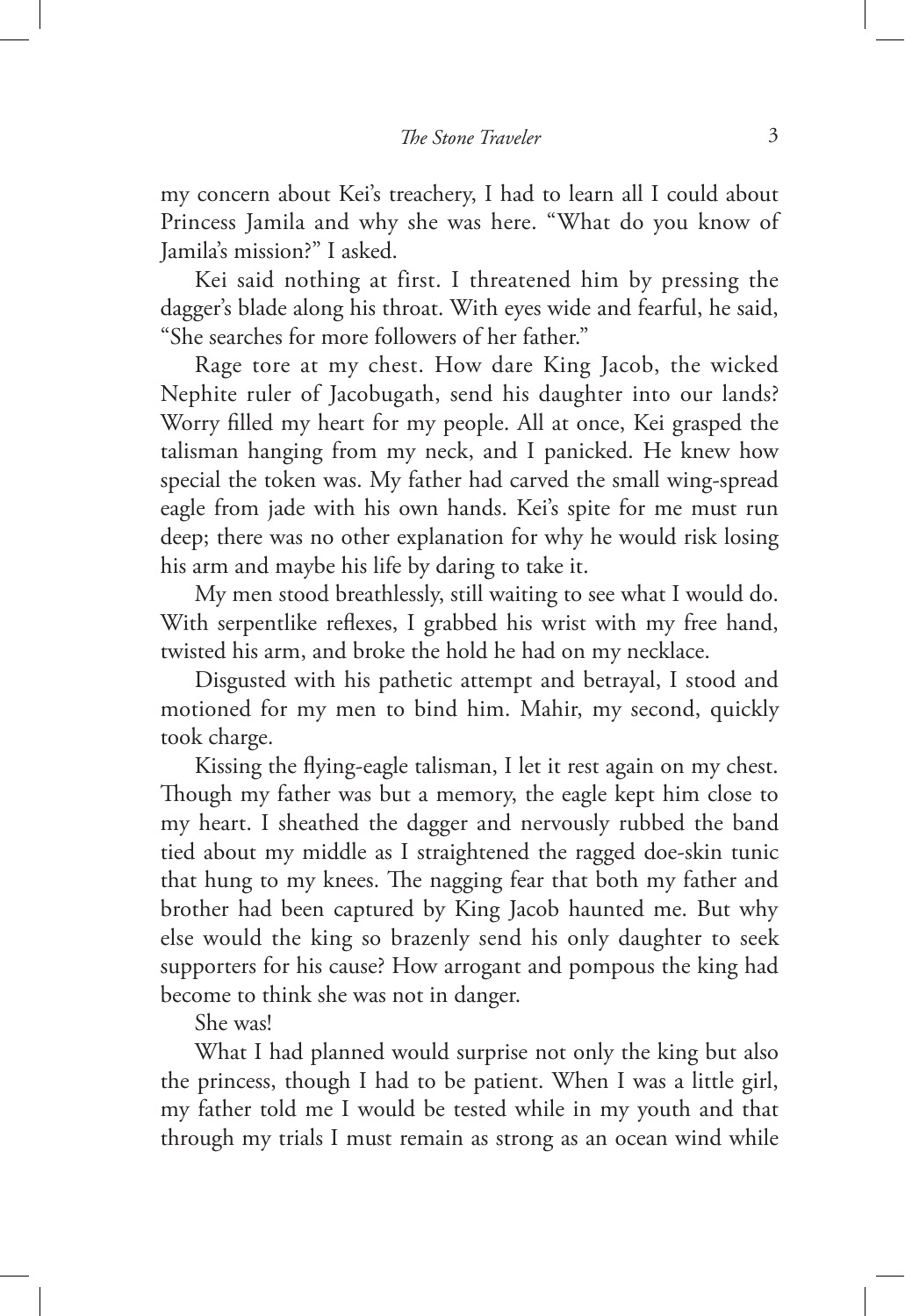waiting for God's guidance. The Lord would send a young wayfarer to aid me when all seemed lost. This wayfarer would be a healer and foreign to my people in every way, yet he would believe in Christ.

As time had passed with no word of my father, I'd felt abandoned. His wise counsel had given our people hope that a Messiah would save us. The sign of the Redeemer's birth, which my father foretold, happened many seasons before I was born, but I remembered my father warning the people of Christ's death and that great suffering would fall upon the land. I knew this time was close, for trouble brewed both near and far. Turmoil between believers and nonbelievers grew stronger with each passing day. My people desperately needed Father's loving guidance. Ashraf, my uncle, assumed the role of counselor for our village, yet he lacked the mantle of authority and caring that had resided in my father.

So did I.

We needed the wayfarer.

## $\mathcal{C}$

## **AD 2015 Idaho Falls, Idaho** *Tag*

"You're going to be late, Tag," Mom called from the kitchen. She'd just arrived home. Mom believed in the motto "Do it, or get out of the way so I can." As an emergency room nurse at the Idaho Falls Hospital, she was a strong, take-charge woman.

Nothing bothered her.

Nothing made her lose her cool.

Except me.

"Coming," I yelled. Making sure I had Dad's sketchpad and drawing pencil in my hip pocket, I quickly locked my bedroom door. I hadn't always locked it when I wasn't home, but things had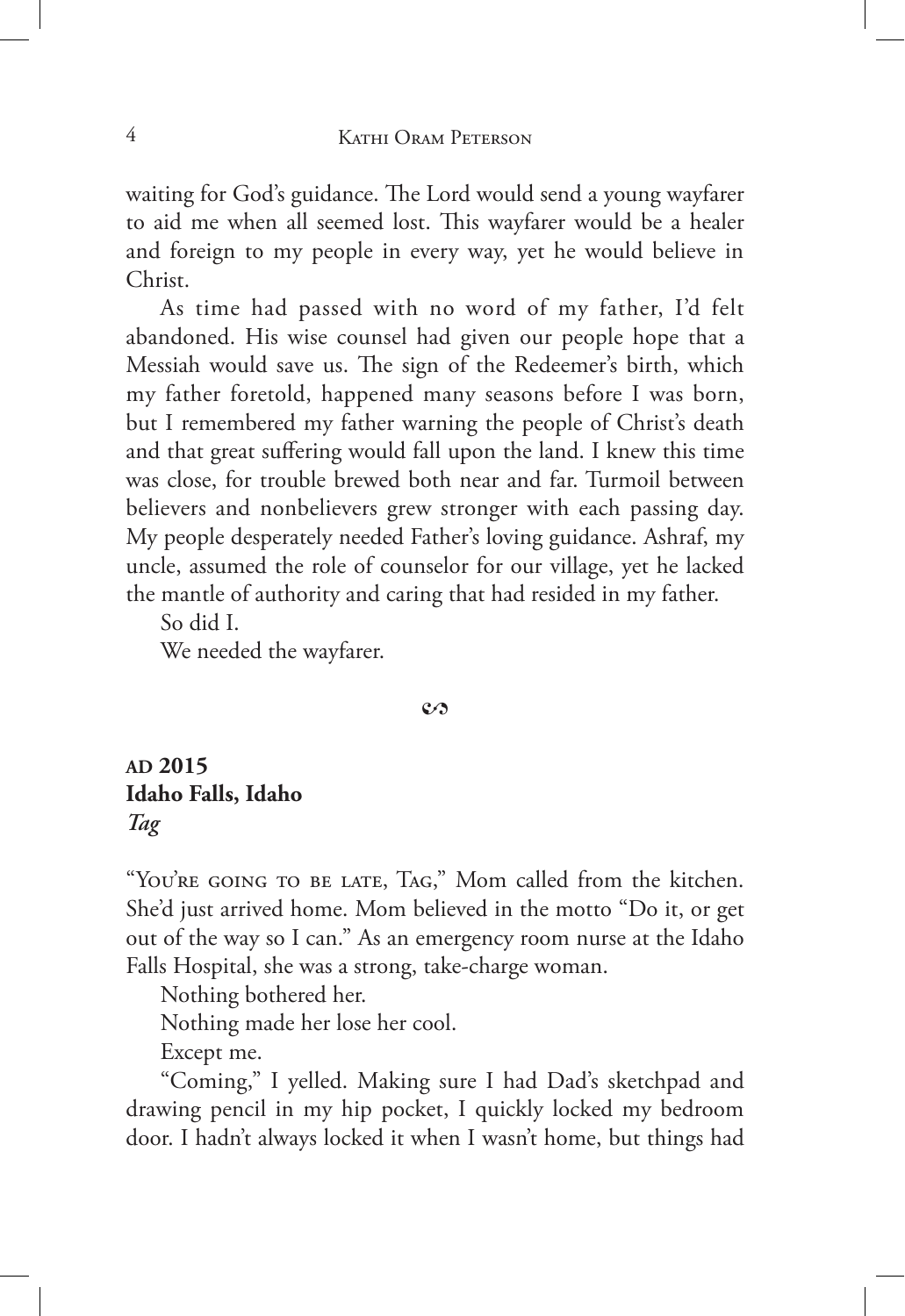changed. I had changed, too. Things weren't normal anymore*.* This sixteen-year-old guy needed privacy. I was no longer a little kid, and I didn't want anyone, not even Mom, snooping around in my stuff. Not that she ever had, but a guy couldn't be too careful when dealing with a well-meaning parent.

As I entered the kitchen, she handed me an oatmeal power bar. She still wore working scrubs. Small blood drops stained the hem of her pant legs where most people wouldn't have noticed, but I did. *Must have been a bad night in the ER*. She eyed me up and down, taking in my freckled face, formerly red hair now dyed jet black, black eyeliner, black nail polish (yeah, guys wear it), black T-shirt, and black baggy jeans with chains dangling from the pockets—very fly, and all of which she'd seen before, but she still looked at me as if I were an alien from the third ring around Saturn.

Her eyes grew even wider as she noticed my latest addition—a black dog collar with spikes. My persona was finally complete. I was impressed with the new me.

Mom wasn't.

"Tag, you might dye your hair and paint your face, but you can't change your blue eyes." She smiled as if remembering the kid I'd once been and then said, "I might not say too much about your appearance, but I'm letting you know right now there'll be no tattoos. You can get infection, you can . . ."

"Sure," I said over my shoulder as I left, glad she couldn't see beneath my T-shirt and find the newly applied henna tattoo of a skull with spider legs on my chest. It was temporary and would only last ten to fifteen days. Thought I'd try it out and see if it looked as good on my skin as it did on the computer screen before I went beneath the needle and made it permanent. It was four inches high and wide and fit nicely on my sternum. Glad that she hadn't insisted I lose the collar, I didn't look back to say good-bye or have a nice day. I'd come to believe that using one-syllable words was the best way to communicate with her. No arguing that way—plus, no actual conversation.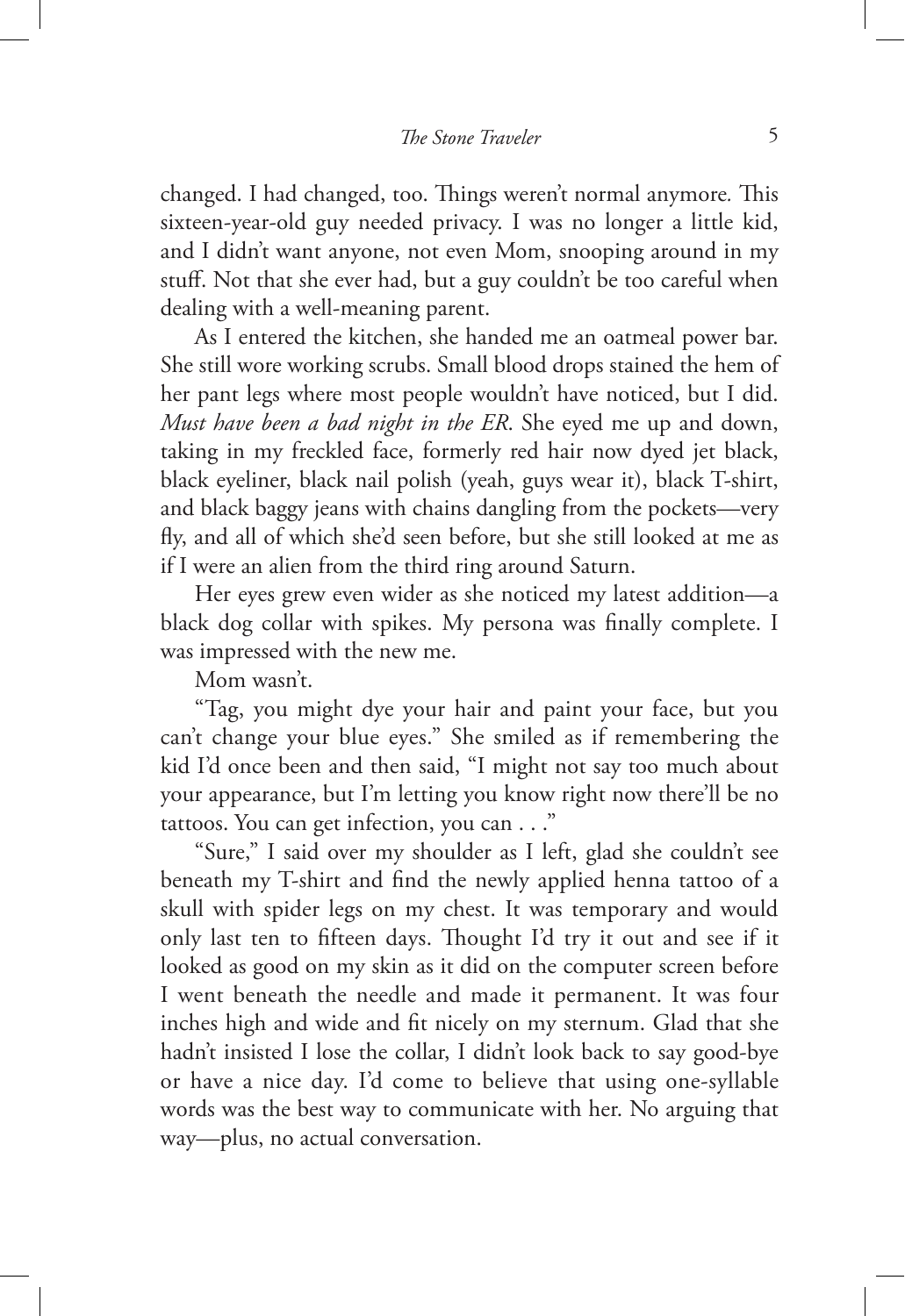I had tried to avoid talking with her at all. But then she forced me to talk with Doctor Kenyon Bradford—the tall creep who wormed his way into our lives. His height could easily intimidate the average person, but not me. I saw right through him from day one. He might have believed he could reason a pit bull into not biting him, but he couldn't reason with me.

A few months ago, the man had started having Friday night dinners with us. Not many mixed-up kids could say their mothers were dating their therapists. But me, I'd become "special." All I knew was I wanted to be left alone, not only at home but at school, as well. I'd come to feel I didn't belong anywhere. I actually felt like I should be somewhere else. I just didn't know where . . . so I started dressing this way, thinking everyone would leave me alone. My plan backfired with my mother and with a group of dudes who wanted me to become part of their gang called Prime.

They were a bunch of losers who wanted other losers to join them.

Recently, they demanded I skip school and meet them in back of the football stadium, which was really no big deal. Skipping school was no problem. I hated sitting there talking about things that were easy and unimportant; though, I was totally cool with honors lit and the library. I loved to read books—science fiction, fantasy, even Shakespeare.

As I hurried by the seminary building, I remembered I was supposed to meet with Bishop Carpenter last night. He tried to keep a close eye on Mom and me since Dad and Tyler left. Talking with him never solved anything. Besides, whenever there was a big lull in the conversation, the bishop would encourage me to serve a mission, like my father had. Going on a mission was not on my list of things to do, especially since Dad had ditched us.

Heading for the stadium, I decided I was going to put an end to the Primes bugging me. I'd just tell them they were boring as dirt. I was sure that would go over well. Of course, since these guys weren't really a hard-core gang yet, I might have pull it off.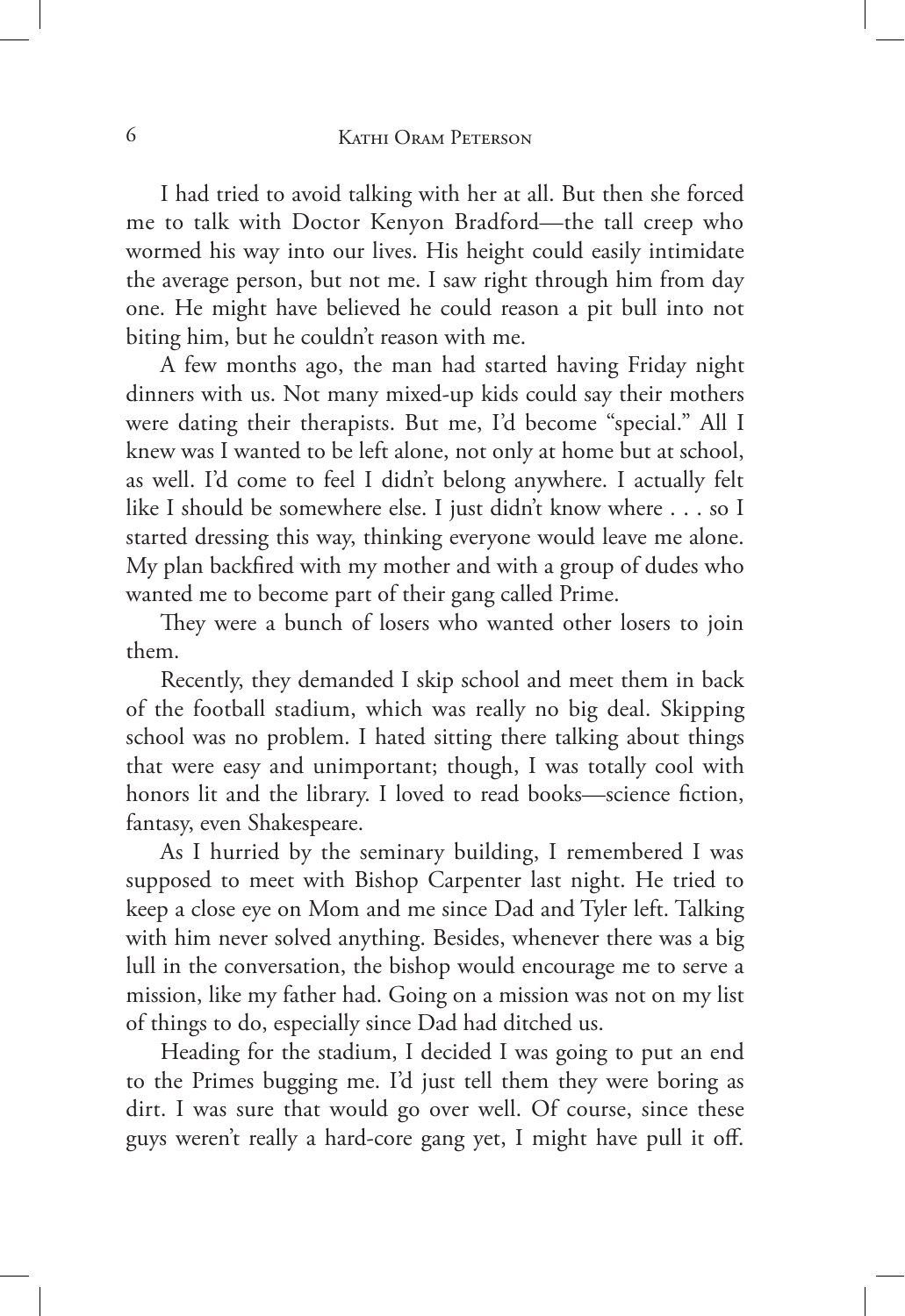I continued down the worn, grassy path flanked by cottonwoods and an old wooden fence.

Stepping out near the meeting place, I saw that the Primes had someone cornered. Some poor, pathetic person was in trouble. As I neared, I stopped dead in my tracks. My heart machine-gunned against my ribs. For a brief moment, I thought the person they had trapped was my brother, Tyler: same sandy brown hair, same thin body. I did a double take. No, it wasn't Tyler; it was my stupid, always-do-what's-right cousin, Ethan.

Ethan Gordan was Aunt Crystal and Uncle Lee's son. He was the bane of my teenage existence and seriously threatened to screw up my day. Though we were both sixteen and attended the same school, we rarely had much to do with each other. Many kids didn't know we were related because of our different last names; his mother was my father's sister. Cousin Ethan, the Ivy-Leaguesnob type, couldn't ruin his reputation by being seen with me, the whacked-out cousin.

What was I going to do? On one hand, I couldn't let the Primes torment Ethan. Technically, he was family. Besides, he looked clueless, standing there in his golf shirt and Docker slacks. On the other hand, I didn't want Ethan to know I planned to ditch the Primes.

Dino, their leader, leaned against the car, swilling a beer and smiling. His dimpled grin could make girls blush or make rival gang members shiver in their Nikes. He liked me and what I could do with a can of spray paint. He'd seen my work on the cinderblock fence near the hospital. I'd drawn the Grim Reaper taking money from a patient's wallet. Didn't take the hospital long to whitewash it. Word spread fast that I was the one who did it. Many thought my name was my moniker and stood for Turf Artist Graffiti. They didn't know my dad had named me Tag because he didn't like Taggert, which was the name my grandpa Quincy wanted to call me.

Skids twirled his pocket chain. He drove the wheels for the gang. Gordo, the muscle man, who looked as if he chewed broken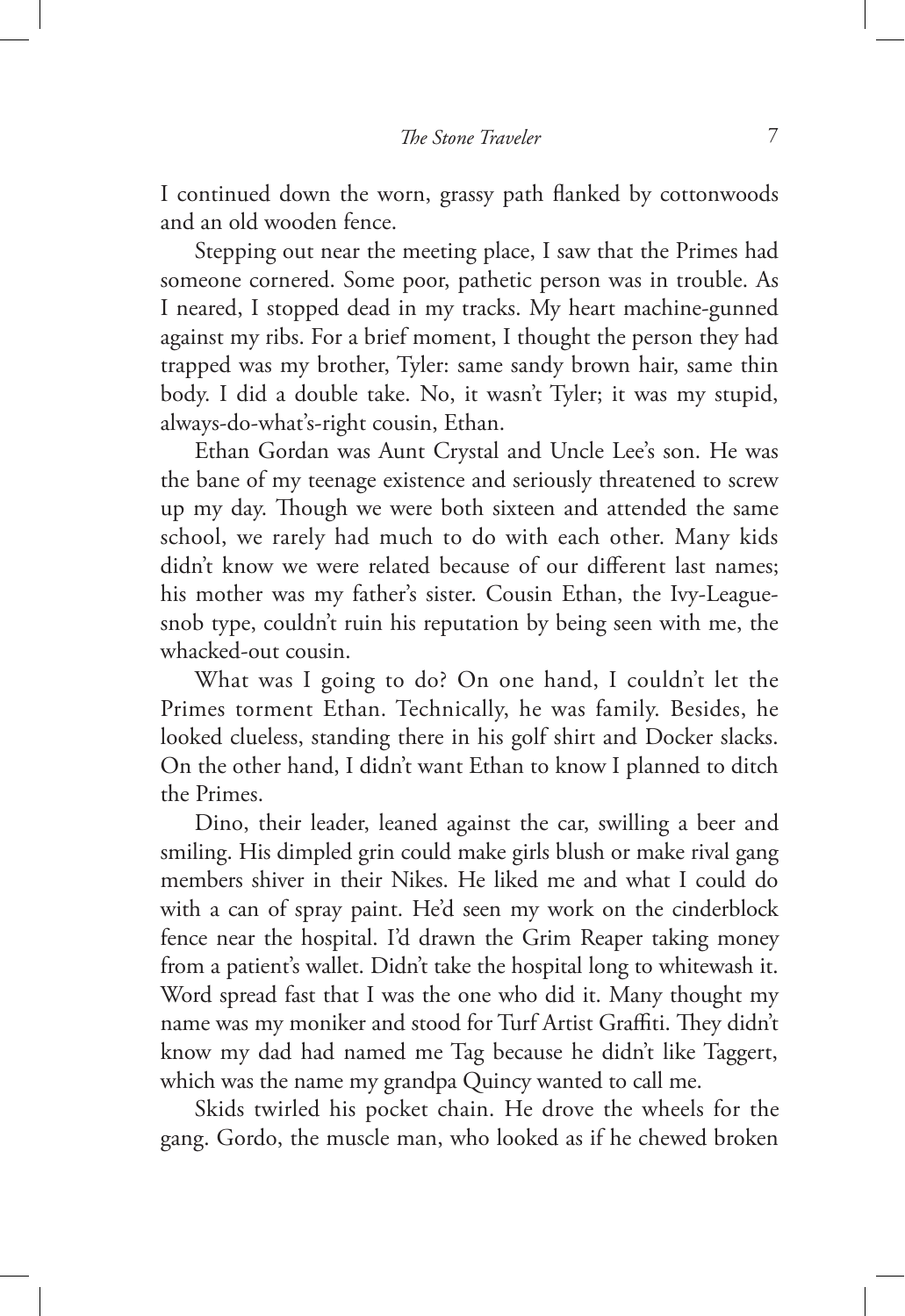glass for a snack, didn't think I had what it would take to be a member of Prime. Pirate, the skinny, nail-biting lapdog gave his hyena cackle as he circled the victim.

"Don't tell me what I should and shouldn't do, Mormon boy," said Gordo as he flicked cigarette ashes on Ethan.

"Smoking and drinking is against the Word of Wisdom." My cousin's tanned face turned pale as he swallowed hard, but he still had a self-righteous glint in his eyes. What was Ethan thinking? Probably that he was a prophet of some type.

I tried to remember Book of Mormon prophets. My grandmother used to tell us stories from that book. All at once I realized which one he reminded me of. Ethan probably thought he was like Nephi, the prophet who preached repentance to the people before Christ appeared in America. And he probably thought God would send down an angel to protect him. Like that would ever happen. Well, I was no angel, but I *was* Ethan's only hope for escape.

"Us Primes—" Gordo grabbed ahold of Ethan's shirt collar right up against his throat "—we got our own words of wisdom."

"Hey, whats up?" I walked up to Gordo and stared him straight in the eyes.

"Choir boy—" Gordo gave Ethan a shake, "—thinks smoking and drinking is bad and said we shouldn't do it." Gordo blew a puff of smoke in Ethan's face.

My cousin immediately started coughing and wheezing. Gordo let go of him as the coughing fit grew into a choking frenzy. Ethan frantically searched his pants pockets for his inhaler, pulled it out, held the device to his mouth, and pumped. Instant relief came to his face.

"You some kind of junkie?" Gordo jerked the inhaler out of Ethan's hand, tossing it to the ground.

Ethan looked at me. Hope filled his eyes. And then the most curious thing happened; pure disappointment and sadness claimed his face.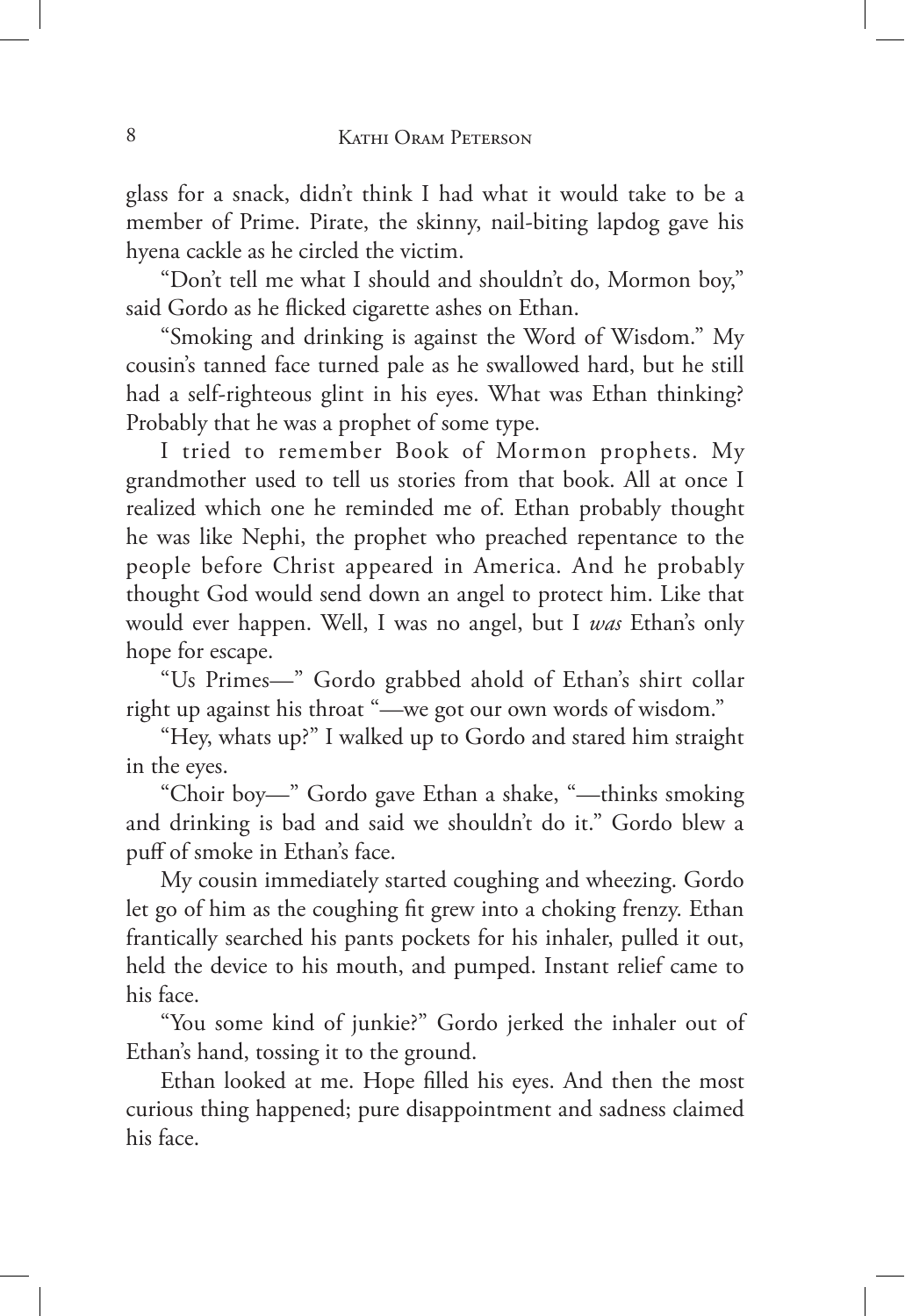*Like it or not, cuz, I'm your only hope.*

"Know what I think?" Dino walked over and took ahold of Ethan's ear, pulling hard. "I think he needs a taste of what he's missing." Dino shoved his beer can up to Ethan's mouth.

*Great! Now what do I do?* Finally, something came to me. "Not here. If you're going to teach him a lesson, you ought to do it at the tomb and not where Coach Madsen can find us."

"See, Gordo! We need this dude." Dino punched my arm as he let go of Ethan and headed for the car.

Now Ethan could escape. I just had to find the right moment. Skids was already behind the wheel of his souped-up Honda Civic with mag wheels, racing stripes down the sides, and a big spoiler on the back. Dino rode shotgun. My stupid cousin began to crawl into the backseat. I shoved him to the ground and spat out, "Babyfaces get in last."

Gordo kicked Ethan as he passed and then crawled into the car. Skeleton snickered and followed his idol.

Ethan slowly stood, glaring at me as if I were a traitor. I snatched his inhaler from the ground without anyone noticing and shoved him hard against the fender. Acting as though I was roughing him up, I leaned against him, planted the breathing device in his hand and, at the same time, whispered, "Take off."

He sprinted away. I stepped back and doubled over, pretending he'd punched me. Making a show of chasing him and still clutching my gut, I gave an Oscar-worthy performance of suddenly giving up. Dino jumped out of the car and came over. "You all right?"

Rubbing my stomach, I said, "Yeah."

Dino patted my shoulder. "It's okay. We have more important things to do. Today we start the ritual of initiating you into the gang."

"About that—" I dropped the charade. Now was my chance to break free of these creeps. With Ethan safely gone, I could tell them what I thought. "I've decided not to join."

Dino glared at me. "What?"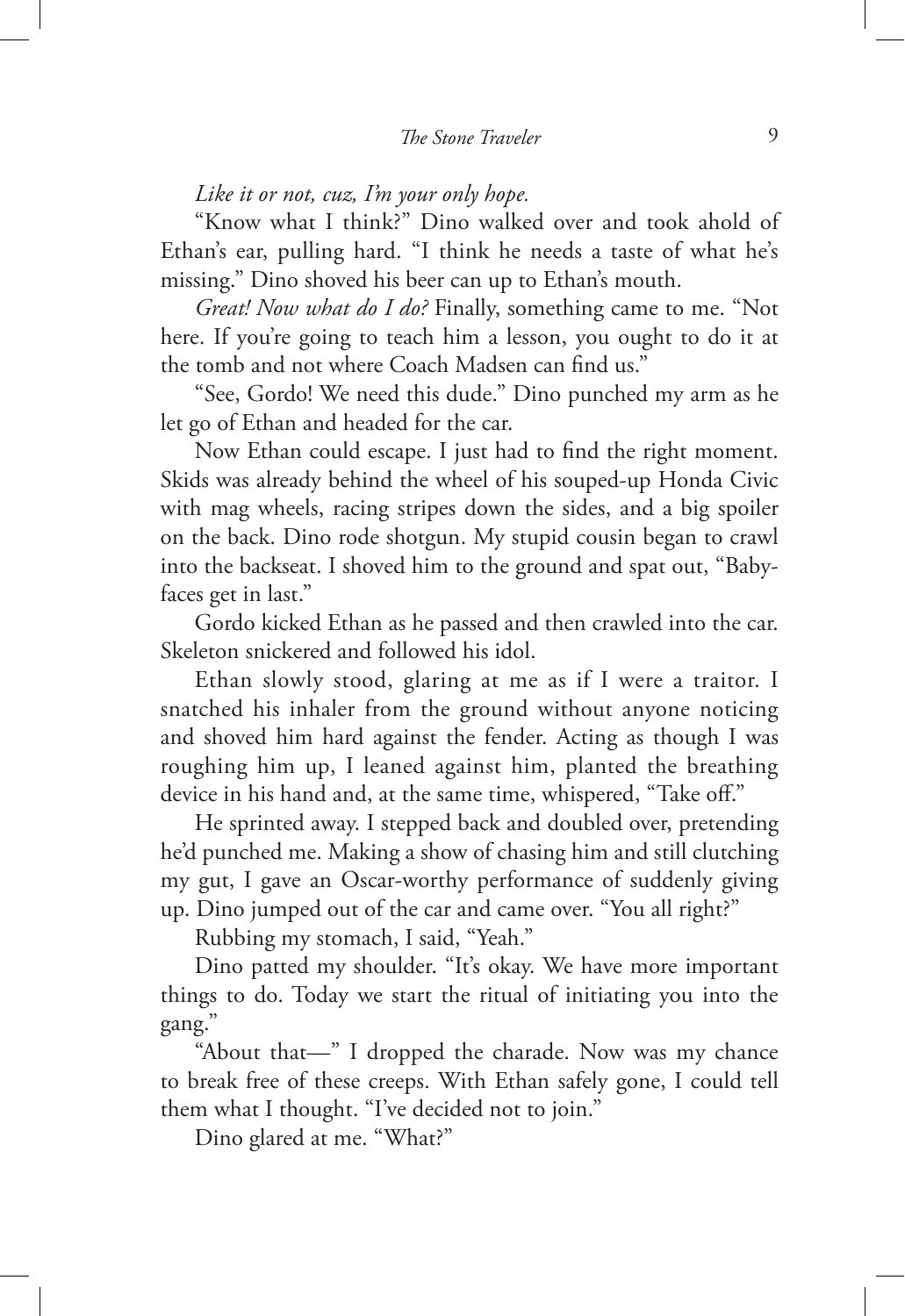"Sorry." I started down the path Ethan had taken.

"Think again!" Dino yelled. "I know that loser was your cousin. Why do you think we singled him out? You don't come with us . . . well, I don't believe he'll keep that innocent face of his too long. He might even lose it all together. The choice is yours."

Gritting my teeth and clenching my fists, I stared at Dino. He grinned. The Primes could and would make Ethan's life miserable. And mine. If I joined, at least I'd be able to protect Ethan. Dino turned and walked away. Not knowing what else to do, I followed him to the car.

Skids drove to Eriksen's Funeral Home and stopped. Dino turned to look at me and said, "Did you know that that old maid librarian, Miss Birdsell, died?"

Poor Miss Birdsell. She'd worked at the school forever. To think that her age-bent body that shuffled books from shelf to shelf would never be in the library again was sad. She'd been nice to me, even though I'd changed. The way Dino said "old maid" made me angry.

He continued, "Old Biddy Birdsell's laid out for her viewing with no one to kiss her good-bye. So that you know I'm the boss and to kick off the beginning of your initiation, you're going in to plant one on her stone-cold lips."

*Kiss a dead person*. My stomach roiled. I stared at Eriksen's Funeral Home. The thought of stepping across the threshold of that place made my skin crawl. The building's aging stucco and gothic windows made me think of Edgar Allen Poe. At any moment, I expected a raven to fly by, bats to swarm above the roof, and lightning to appear in the sky. I read too much.

I stole a glance at Gordo. A sly smile creased his hockey-masklike face. He was enjoying my discomfort. My palms became sweaty, my mouth turned dust-dry. A quivering started deep in my gut and was fast moving to my arms and legs. A multitude of ghostly fears grabbed for me. I dodged them, knowing I had to keep things in perspective. After all, this was no big deal. Wiping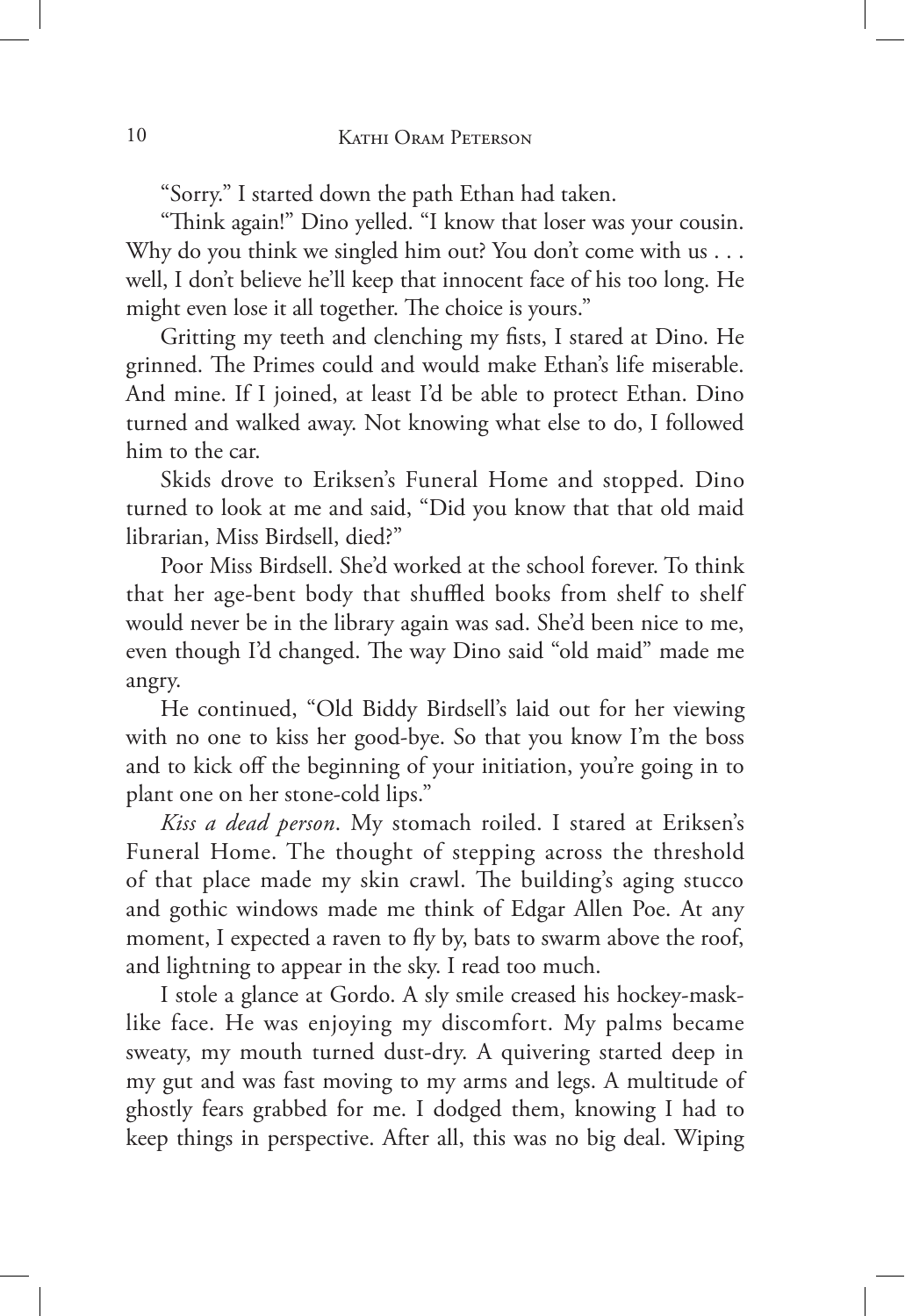my sweaty palms on my pant legs, I opened the car door and crawled out.

Gordo followed. "Someone needs to see you actually do it." He folded his arms as if he were my master.

*Great.* I glanced at the other Primes. Dino and Skids appeared comfortable, sitting in the front seat of the Civic. Pirate waved from the back, and I knew he was glad I was the one chosen for this fun. At least the entire gang wasn't coming with us.

I took a deep breath. A whiff of lilacs in the air signaled the last of spring and beginning of summer. I should be planning what I am going to do during the summer break that would start tomorrow instead of "playing nice" with these creeps to save my cousin's neck.

"Are you coming or not?" Gordo started toward the building.

I walked down the sidewalk and trudged up the steps. Before I could reach the door, it opened. A tall, elderly man said in an overly kind mortician's voice, "Welcome, Tag. It's been a long time. You've changed."

I didn't know why he knew me, but I could play along. "Yeah, well . . . sir, I understand Miss Birdsell, the school's librarian, is here. We'd like to pay our respects."

"Oh yes." He slowly nodded and stepped back so we could enter. A large, sparkling chandelier hung in the entryway. Overstuffed chairs and couches lined the walls. The mortician wrung his hands together, giving Gordo a good once-over as though trying to guess his coffin size. He finally said, "She's down the hall to your right, in the mourning comfort room."

I muttered a thank you and started down the plush carpeted hallway with Gordo by my side. The walls closed in. The scent of funeral flowers turned my stomach. I had a strange, déjà vu feeling.

Stepping inside the mourning comfort room, I stopped short. There it was—the casket.

Miss Birdsell was in there, quietly waiting. A nervous quaking started deep inside me. I took a quick breath as I stepped forward.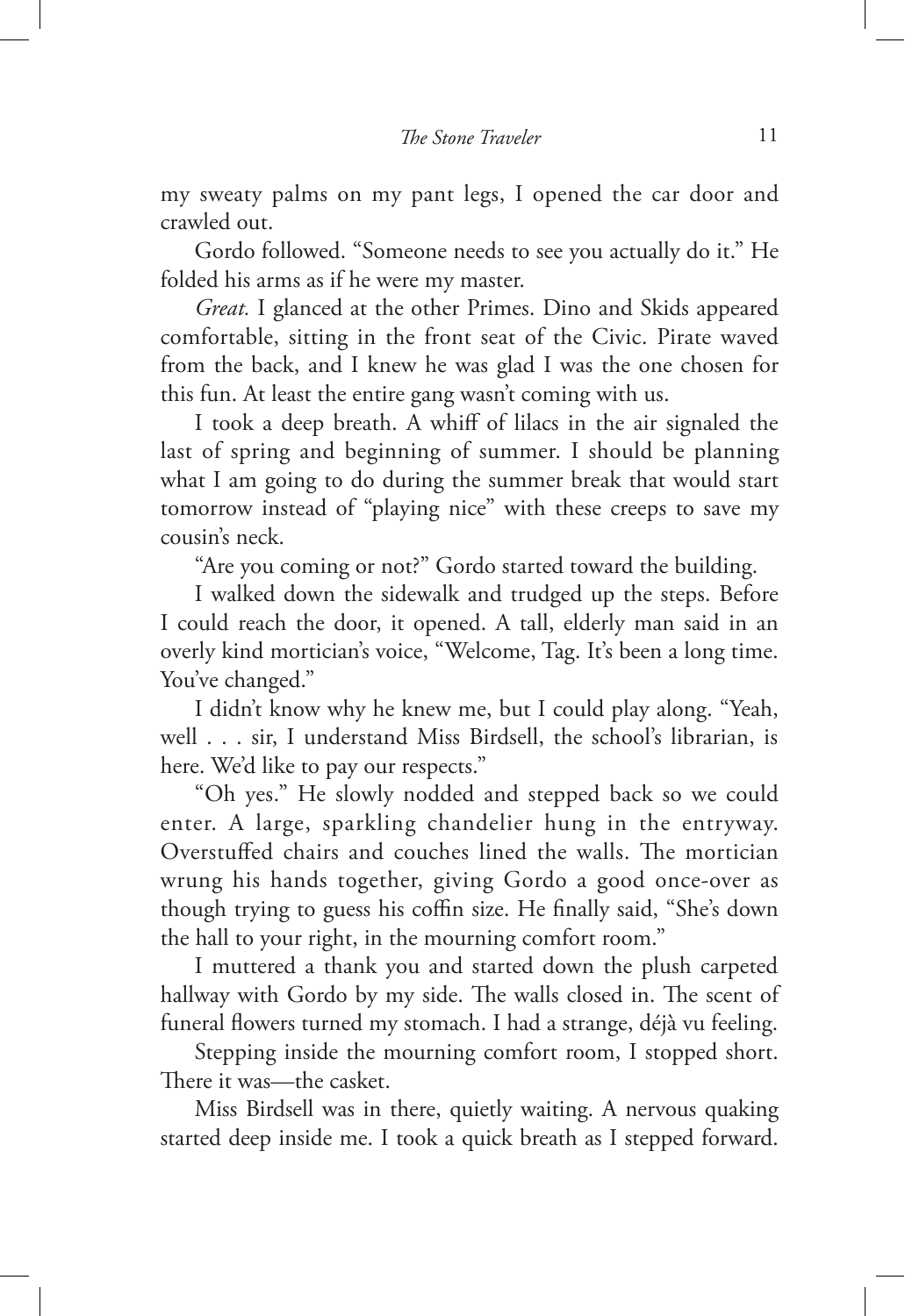My legs were rubbery gelatin, yet I kept my focus on the coffin. All at once, the single casket blurred and became two. The room turned into the tilt-a-whirl ride at the amusement park. Nausea boiled in my stomach, tightening my throat. I couldn't take it. Surreal images swarmed me like bats frantic to escape. I held my arms in front of my face, blocking them out. Spinning around, I ran into Gordo.

"Hey!" he yelled.

I didn't stop, determined to get away before I made a fool of myself. As I burst out the back door of the funeral home, I could hear Gordo cackle. "There goes Quivering Quincy, the spineless wonder."

His words didn't stop me.

I ran . . . and ran . . . and ran.

After a while, when I was sure I was safely away from the Primes, I slowed down. Bending over, I took a few deep breaths. The nausea had left. Perspiration trickled down the sides of my face. I wiped my brow and took a cleansing breath. That was too close. Out of nowhere the thought came, *What would Doctor Bradford think of my running away?*

I didn't care. And I certainly wasn't going to tell him. Yet, a small part of me wanted to. *Stupid, confusing thoughts!* I looked around and found I was near the school.

*Oh, snap! I couldn't run somewhere else?* Kicking a rock, I figured I might as well go in. I'd already missed so much the principal was bound to call Mom unless I attended a few classes. I didn't need her nagging me again.

I'd planned to sneak in through the gym. Walking up the concrete steps, I pushed on the bar that opened the door. Standing before me was Principal Kinghorn—a beady-eyed, bald-headed man who seemed to have a sixth sense when it came to trouble and me.

Before I could back up and put distance between us, he placed his arm around my shoulders and ushered me inside. "Mr. Quincy, are you having a good day?"

I knew that was a trick question, so I didn't answer. I just